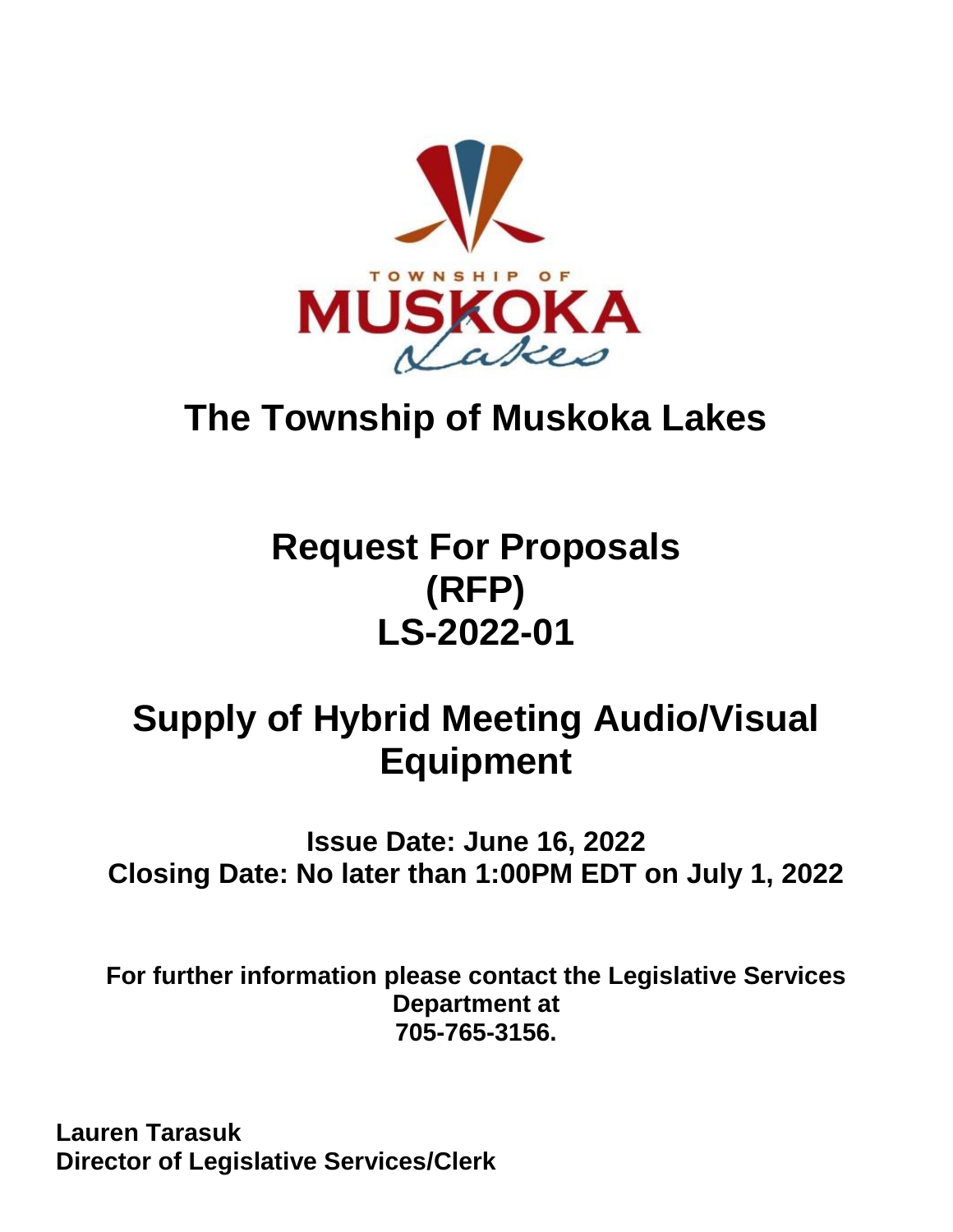## **SCOPE OF WORK:**

The purpose of this RFP is to seek competitive proposals for the supply and support of hybrid meeting and webcasting technology which meet the below enumerated general requirements and required basic features.

The selected Respondent will be required to supply and install enhanced hybrid meeting technology at the Municipal Office at 1 Bailey Street, Port Carling, Ontario and/or the Port Carling Community Centre at 3 Bailey Street, Port Carling, Ontario. Respondents must provide a quote for each of the Port Carling Community Centre and the Council Chambers.

The selected Respondent will be notified after the Township has reviewed and approved the proposal. The issuance of the proposal does not imply that the Township will proceed with a contract for any or all of this project. The Township will not reimburse any Party for any costs incurred in preparing and submitting a proposal.

#### **GENERAL:**

The Hybrid Meeting and Webcasting Technology is to be supplied and installed in the Council Chambers, and the Port Carling Community Centre. The goal of the enhanced technology is to allow equal participation of council and members of the public regardless of the location of participation.

Currently, hybrid meetings are currently taking place from the Council Chambers. The Port Carling Community Centre has not yet hosted a hybrid meeting, but there is a desire to ready a larger overflow space for potential large hybrid public meetings.

At these council/committee/public meetings in either location any of the following individuals may be in attendance:

- a) Active Participants in the Meeting (eg. Council, Staff etc.)
- b) Members of the Public who have arranged to address council to make delegations or public comments
- c) Members of the public who have not prearranged to speak at the meeting but may be permitted to do so in the course of a meeting
- d) Observers who will watch but not participate

The Council Chambers is in the process of having the internet connectivity upgraded to fibre internet.

The Council Chambers currently has:

- microphones mounted to specific locations at the Council table
- speakers mounted in the ceiling
- wireless microphone at the podium
- one above mounted camera capturing a birds eye view of the council table
- one pull down LCD Screen
- a mounted projector carriage

#### **Required Basic Features – Council Chambers**

- a) A wide-angle camera view required showing the meeting room
- b) A camera in the meeting room showing the podium where a speaker may make a presentation
- c) At least one display screen visible to the entire room showing the proceedings and any at home attendees or speakers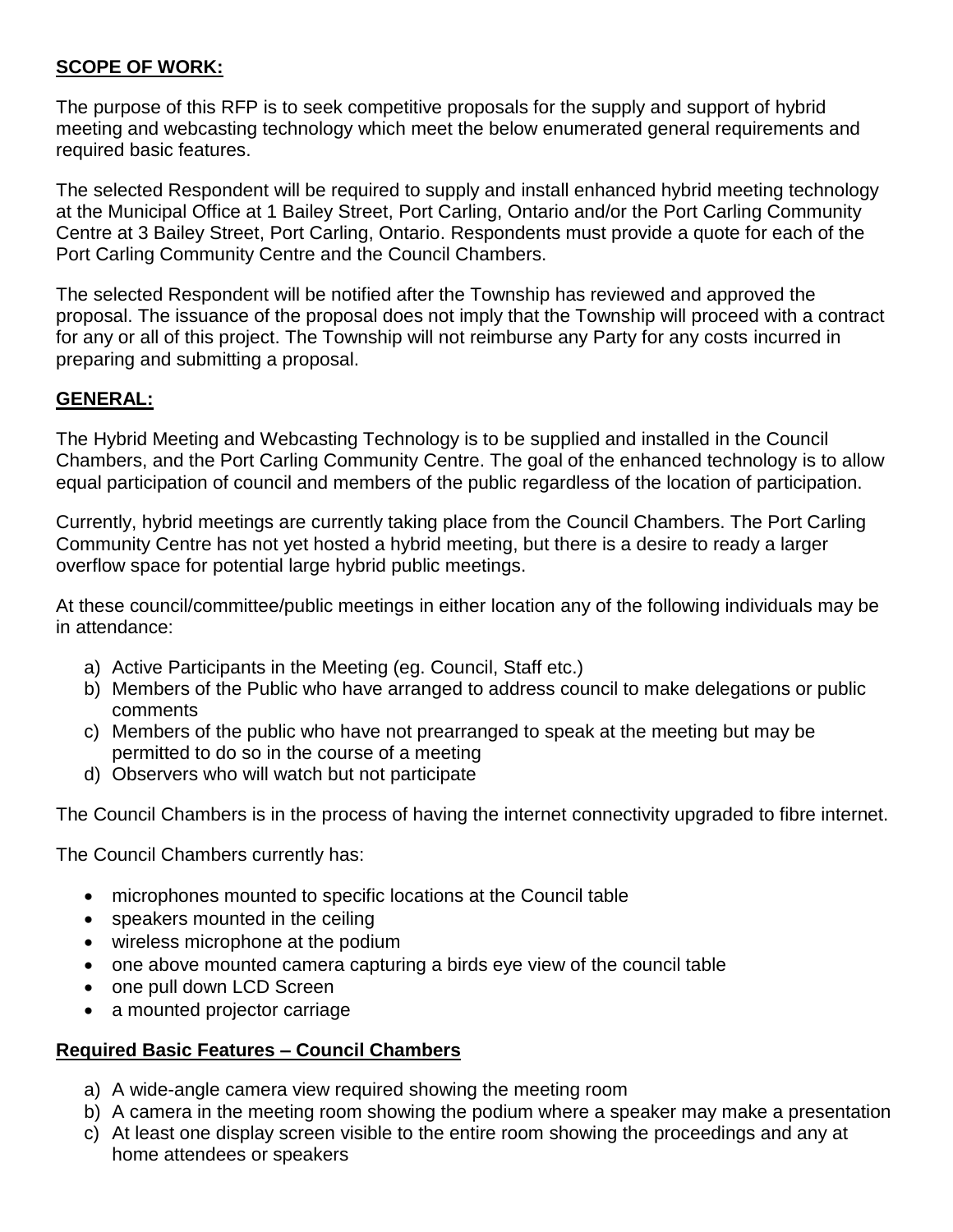- d) At least one projector to display those participating remotely
- e) A capability to integrate with Zoom or other webcast software, the Township currently uses Zoom
- f) Training of employees is required after the technology is installed and operational
- g) Ongoing support is required for the operation and maintenance of technology, urgent support may be required where a council meeting is impacted by technology failure

#### **Required Basic Features- Port Carling Community Centre**

- a) At least one display screen visible to the entire room showing the proceedings and any at home attendees
- b) A wide angle camera view of the room
- c) A camera in the meeting room showing the podium where a speaker may make a presentation
- d) Audio equipment to capture all audio from any presentations made
- e) Capability to stream any presentations made in the Community Centre into the hybrid meeting occurring at the Council Chambers

#### **GENERAL INFORMATION:**

The Township of Muskoka Lakes Council Chambers and the Port Carling Community Centre will be available for inspection for all potential proponents by appointment with Lauren Tarasuk, Director of Legislative Services/Clerk, at Itarasuk@muskokalakes.ca or 705-765-3156 ext. 211. All questions should be directed to the same.

No announcement concerning the award of this proposal will be made until a complete report and analysis is prepared by the Township and receives approval in accordance with the Township's Procurement Policy.

This RFP is not an offer to enter into any contract of any kind whatsoever. The RFP process is intended to identify prospective vendors for the purposes of negotiating potential agreements. No legal relationship or obligation regarding the procurement of any goods or service shall be created between the Respondent and the Township by the RFP process until the successful negotiation and execution of a written agreement for the acquisition of such goods and/or services. The procurement process shall be governed by the law applicable to direct commercial negotiations

Each Respondent is solely responsible for conducting its own independent research, due diligence, and any other work or investigations and seeking any other independent advice necessary for the preparation of proposals, negotiation or finalization of agreements, and the subsequent delivery of all services to be provided by the service provider. Nothing in this RFP is intended to relieve the Respondents from forming their own opinions and conclusions with respect to the matters addressed in this RFP.

No Respondents shall hold the Township liable for any error or omission in any part of the RFP documents. The Township does not guarantee or warrant that the RFP documents are accurate, comprehensive, or exhaustive. This does not create any contractual rights or obligations between the Township and any responding firm.

Scheduling will be determined upon selection of the successful proponent.

#### **RIGHT TO ACCEPT OR REJECT PROPOSALS:**

The Township reserves the right to accept or reject any proposals without stating reasons.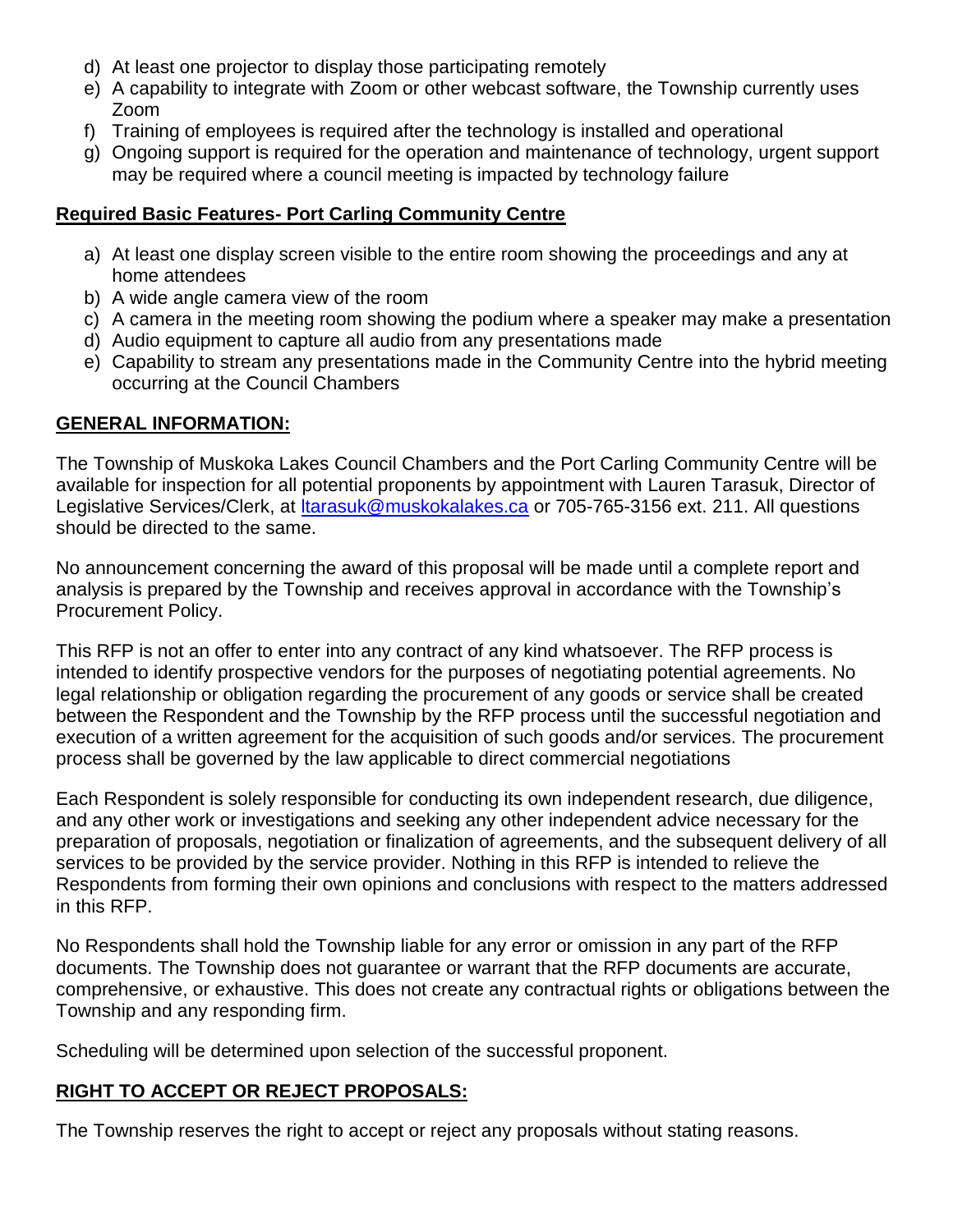# **PROPOSAL SUBMISSION REQUIREMENTS SCHEDULE A**

#### **Letter of Introduction**

 Respondents should introduce their firm and indicate the name, address, phone number and email addresses of the authorized official to be contacted in the event of clarification's

#### **Proposed Solutions**

- Respondents should outline potential solutions including the prices meeting the required basic features outlined in this Request For Proposal
- Respondents should provide forecasts for delivery and installation, and completion of work

#### **Experience and qualifications**

- Respondents should provide a list of clients, particularly municipalities, government agencies and private sector, for whom you have provided services that are consistent with the scope of this RFP
- Staff to be assigned to the project
- Respondents can include in this section any other information that they consider relevant to their experience and qualification

## **Fee Proposal**

- Supply and installation of technology including training
- Hourly fee for support
- A price breakdown by location (Port Carling Community Centre and Council Chambers)
- Hourly rates for each category of individual to be employed on the assignment

## **OCCUPATIONAL HEALTH AND SAFETY:**

At all times during the duration of the contract, when awarded, the contractor shall adhere to all conditions as outlined in the Occupational Health and Safety Act and all policies and practices adopted by the Township of Muskoka Lakes. The Respondent agrees that the Township is not to be understood as the employer to the successful Respondent nor to any of their personnel or staff for any work or services that may be awarded as a result of this RFP process. It is understood that the successful Respondent will act as an independent contractor, and will act as the constructor as defined in the Occupational Health and Safety Act.

## **LIABILITY:**

The successful contractor will carry liability insurance in the amount of not less than \$2,000,000. naming the Township of Muskoka Lakes as additional insured parties. Proof of liability insurance will be required prior to awarding contract.

#### **EQUIPMENT AND PERSONNEL:**

The RFP will specify the type of equipment to be used when performing this activity, and the names and contact numbers for personnel involved.

#### **EVALUATION:**

• Proposed Solution 40%